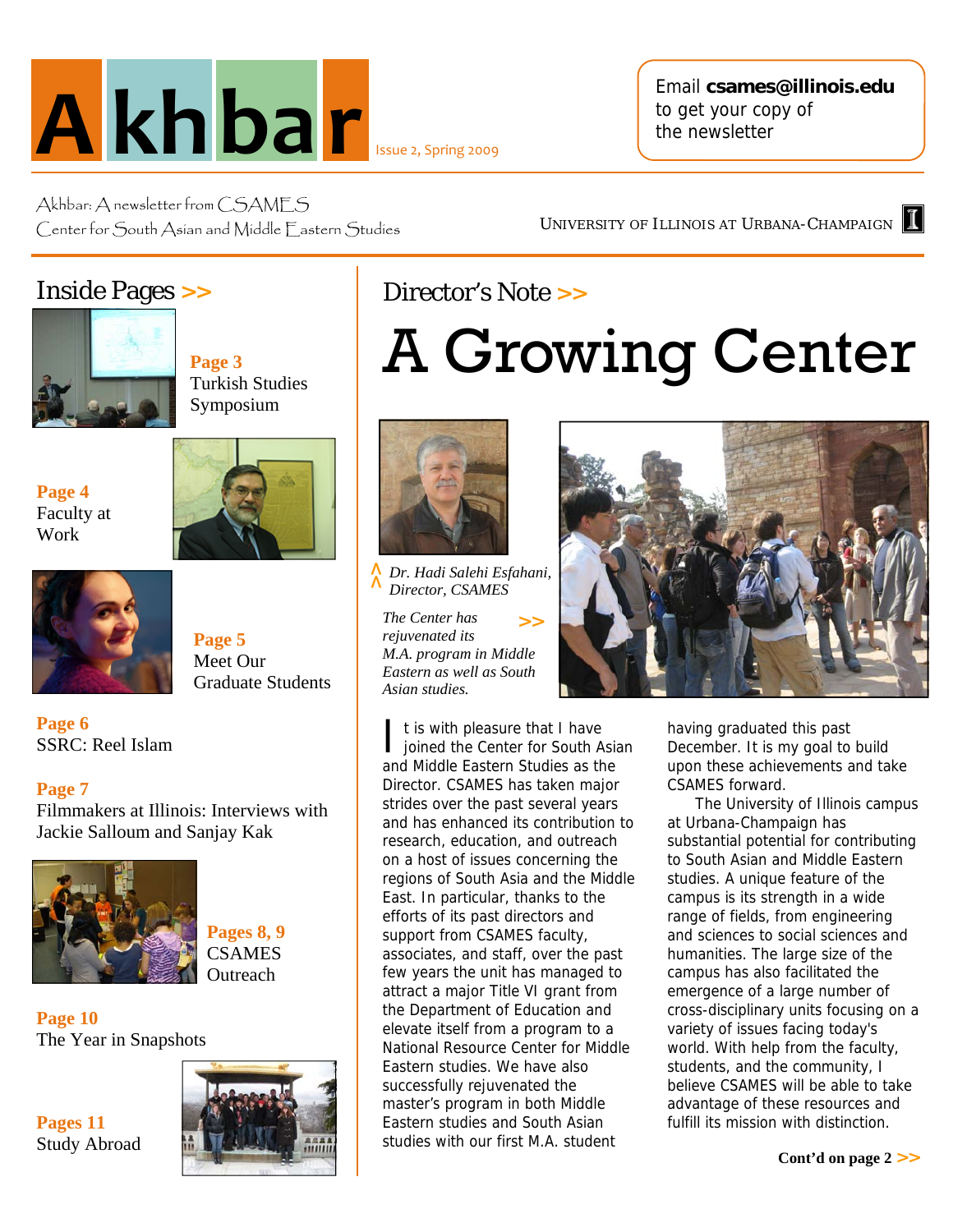#### Cont'd from page 1 >>

# Turning the Page at CSAMES

The current year is a critical juncture for the continued growth of CSAMES as we strive to expand its scope and resources. To this end, a task force has been appointed at the campus level to seek enhanced funding for South Asian studies and programs. This initiative is being led by Professor Rajeshwari Pandharipande of the Department of Religion. More information about this initiative can be found on the web pages dedicated for this purpose on the CSAMES website.

Our comprehensive plans to expand our scope include increasing the set of courses being offered on the Middle East, arranging new activities in support of research on the region, and augmenting the Center's outreach activities. In all these activities, CSAMES will be enhancing its collaboration with other campus units and student organizations to productively leverage its resources as much as possible. The

Center will also work with other campus and community organizations to maintain the momentum of the Illinois Network on Islam and Muslim Societies (I-NIMS), which was launched last year with the help of a grant from the Social Science Research Council (SSRC). Although that grant was not renewed for the coming academic year, we plan to tap into other resources and support I-NIMS while we reapply to SSRC for future years.

One of the visible and immediate changes at CSAMES is the remake of its website. We owe this redesign to the thoughtful efforts of Ritu Saksena, Associate Director of CSAMES, Elizabeth Rogers, our Visiting Project Specialist, and the staff of ATLAS. We hope that this new design will make the site more accessible, informative, and interesting. Any suggestions for improving the website or any other aspect of CSAMES

activities would be welcome and greatly appreciated.

Finally, I would like to thank the CSAMES staff—Ritu Saksena, Angela Williams, Elizabeth Rogers, Darakhshan Khan, and Stevanna Farley-Wamberg for their dedicated work. I would also like to add, on behalf of the staff and myself, that we very much appreciate the generous support that CSAMES receives from the College of Liberal Arts and Sciences and the University. And, of course, we are all thankful to the community and the faculty and students affiliated with CSAMES who assist us in various ways and make it easy for us to serve them.

I look forward to working with the faculty, staff, students, and the community to boost the contribution of our campus to the understanding of South Asian and Middle Eastern societies.

#### CSAMES Staff **>>**



**Hadi Salehi Esfahani Director** esfahani@illinois.edu 217.265.5016



**Elizabeth Rogers**  Visiting Project Specialist erogers2@illinois.edu 217.333.2258



**Ritu Saksena**  Associate Director rsaksena@illinois.edu 217.244.5939



Stevanna Farley-Wamberg Darakhshan Khan Office Support Associate farleywa@illinois.edu 217.244.7331



**Angela Williams**  Outreach Coordinator aswillms@illinois.edu 217.333.2258



Graduate Assistant (graduating May 2009)

#### **Contact CSAMES**

Center for South Asian and Middle Eastern Studies 221 International Studies Building 910 South Fifth Street Champaign, IL 61820

**Email:** csames@illinois.edu **Tel:** 217.244.7331 **Fax:** 217.265.6399



**Editor:** Ritu Saksena **Co-Editors:** Stevanna Farley-

Wamberg, Darakhshan Khan, & Elizabeth Rogers

**Design & Layout:** Darakhshan Khan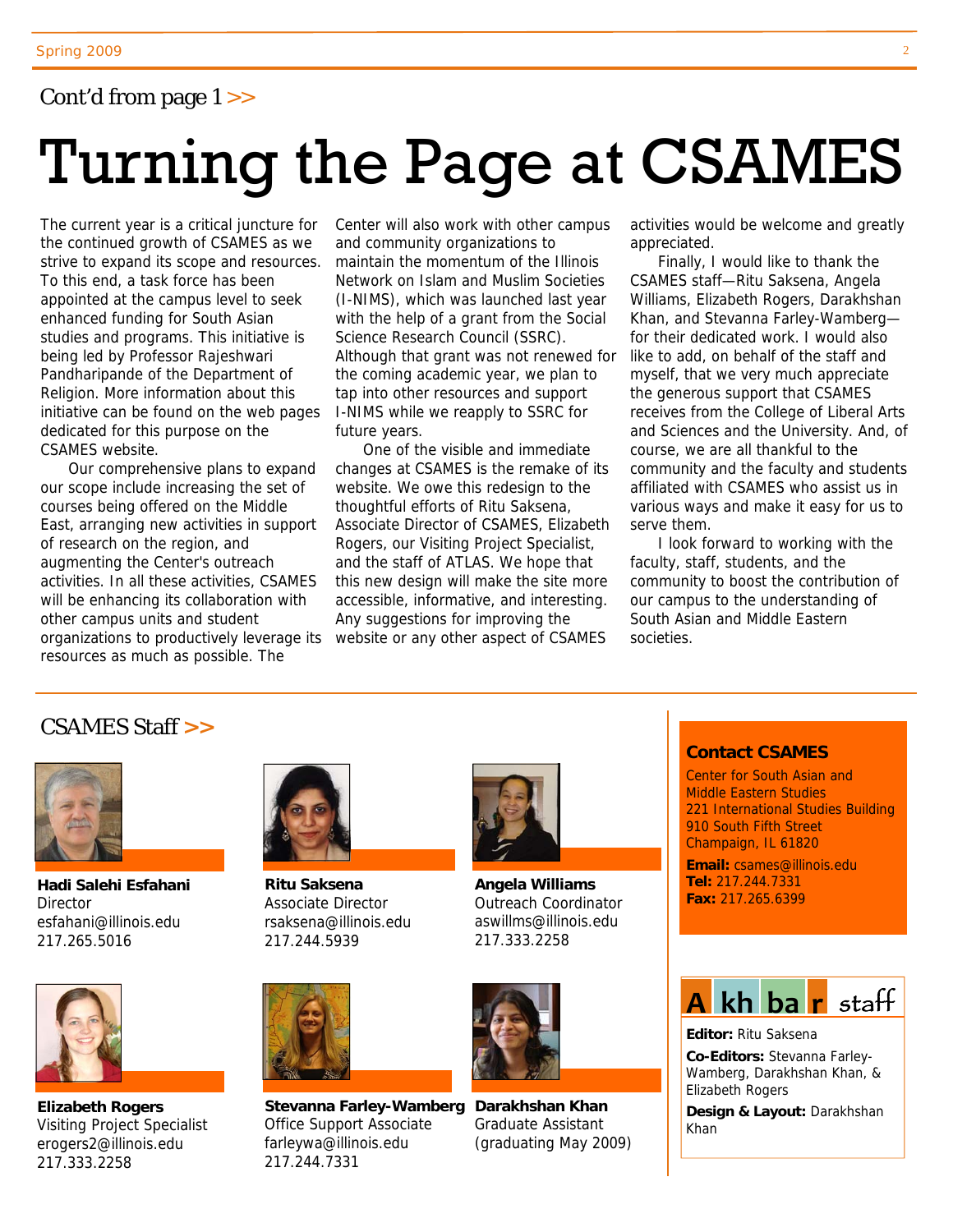#### Turkish Studies Symposium **>>**

# Talking Immigrant Angst



*Professor Jeffrey Jurgens from Bard College R* Professor Jeffrey Jurgens from Bara College<br> *A* presenting his paper "'The Police Came from Leipzig,<br>
You Know': Gendered Violence, Racialized Space, and<br>Turkish Immigrant Soccer in Berlin" *You Know': Gendered Violence, Racialized Space, and* 

SAMES hosted the fifth annual Turkish Studies Symposium that saw five scholars from diverse campuses presenting their work on Turkish immigrants in the West. Titled, "Turkish Diasporas, Turkish Communities," the symposium began on the afternoon of March 12 and ended with the traditional reception at The Bread Company. The event raised issues of religious, ethnic and political identities of Turkish

immigrants in countries such as Germany, Bulgaria, and the U.S.

The Center collaborated with the Turkish Students' Association to conclude the symposium with the screening of the film In July by acclaimed German director of Turkish origin Fatih Akin. The symposium was co-sponsored by the Russian, East European, and Eurasian Studies Center, the European Union Center, and the Center for Global Studies.

#### **Participating scholars**

- Professor Kemal Karpat, University of Wisconsin-Madison
- Professor Kristen Ghodsee, Bowdoin College
- Professor Jeffrey Jurgens, Bard College
- Professor Aydin Cecen, Central Michigan University
- Dr. A. Deniz Balgamis, University of Wisconsin-Madison



#### Announcements **>>**

#### Tikku Memorial Prize Winner for 2008

Stanley Thangaraj, a Ph.D. student in the Department of Anthropology, College of Liberal Arts and Sciences, was awarded the Girdhari Tikku Memorial Prize for the year 2008 for his paper titled "Indo-Pak Basketball Courts as 'Place-Worlds' for Narrating, Performing and Imagining South Asian American Masculinity." His entry was chosen from a very competitive pool of papers.

#### Website Redesign

CSAMES redesigned its website! The redesign has made the website more accessible, informative, and interesting, and the updated site layout improved the website to be more user-friendly and intuitive. CSAMES also added some new content, such as the South Asian curriculum materials. Take a look at the design, and let us know what you think!

#### CSAMES Master's Graduates



Rashelle Roos graduated from our program in December 2008 with a master's in Asian studies, focusing on the Middle East; she also holds an M.F.A. in sculpture/painting. Rashelle worked as a graduate assistant for CSAMES in summer 2008. She is now involved with the local art scenes in Abu Dhabi and Dubai, UAE. Rashelle is currently creating a body of work, including oil and mixed-media paintings, which are inspired by historical and contemporary styles from the region.

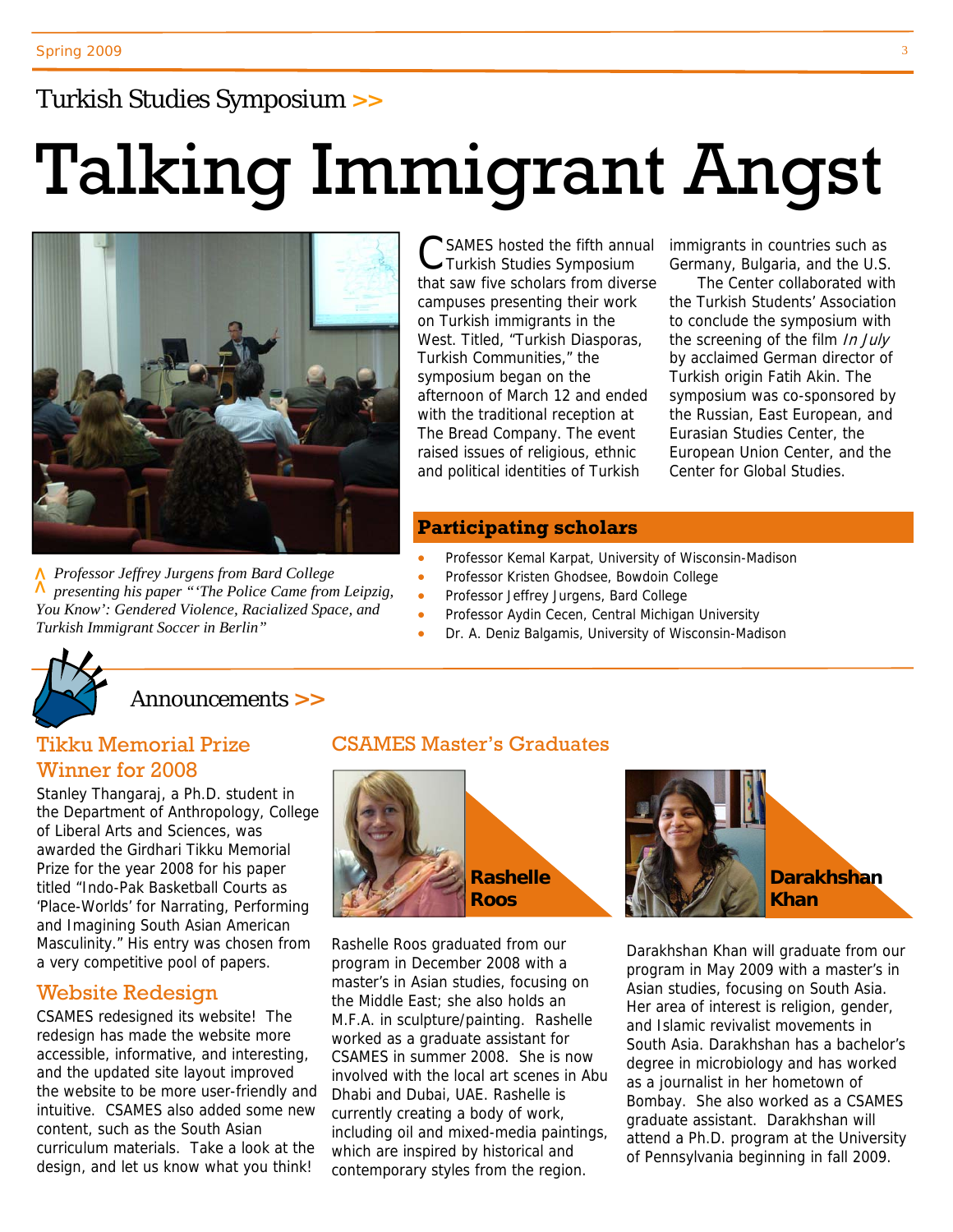#### Faculty at Work **>>**



#### **Dr. Hoffman is 2009 Carnegie Scholar**

Dr. Valerie Hoffman, Associate Professor, Department of Religion, has been selected as a 2009 Carnegie Scholar. Hoffman will receive a two-year grant of up to \$100,000 from the New York-based foundation. Dr. Hoffman was selected for her commitment to enriching the quality of the public dialogue on Islam, the foundation has said. Dr. Hoffman's project — "Islamic Sectarianism Reconsidered: Ibadi Islam in the Modern Age" explores the impact of globalization on Ibadism, a marginalized strand of Islam distinct from the two dominant branches, Sunni and Shiite.



#### **Dr. Ahmad Presents at Seminars in Pakistan**

Dr. Irfan Ahmad, Associate Director, Center for Nanoscale Science and Technology, delivered seminars on bionanotechnology and nanomedicine in January 2009 as part of the joint project between USAID and the Higher Education Commission of Pakistan (2007- 2010). He also made presentations at the Shaukat Khanum Memorial Hospital and Research Center, Lahore University of Management Sciences, Ghulam Ishaq Khan Institute of Advanced Science and Technology, and the International Islamic University, Islamabad. The project is coordinated by the University of Illinois Center for Nanoscale Science and Technology.



#### **Senior Fulbright for Dr. Sinha**

Dr. Amita Sinha, Professor, Department of Landscape Architecture, received the Senior Fulbright Research Fellowship in spring 2009 and a grant from the Humanities Released Time Program of the UIUC Research Board. She lectured at IIT, School of Planning and Architecture, and Jamia Millia and also gave presentations at the Asian Cities: Legacies of Modernity Conference and Sacred Arts Festival in New Delhi, and the Traditional Dwellings and Settlements Conference in Oxford. The paperback edition of her book, Landscapes in India: Forms and Meanings, was also published in April 2009.

#### Faculty Publications **>>**



#### **Dr. Kenneth Cuno**

Dr. Kenneth Cuno, Associate Professor, Department of History, published "Divorce and the Fate of the Family in Modern Egypt," in Family in the Middle East: Ideational Change in Egypt, Iran, and Tunisia, edited by Kathryn Yount and Hoda Rashad (Routledge, 2008) and "African Slaves in Nineteenth Century Rural Egypt" in the *International Journal of Middle East Studies*, 41, 2 (2009) as well as short essays on teaching the Middle East as part of world history in *Illinois International Review* and on the Israel-Hamas cease fire in the online Illinois International Global Viewpoint in July 2008. He presented "Keeping Women at Home: Was the Enforcement of Marital Cohabitation Islamic or Colonial in Origin?" at the UI-UC collaborative workshop on "Islam, Modernity, and Eurasia" in October 2008.



#### **Dr. Behrooz Ghamari-Tabrizi**

Dr. Behrooz Ghamari-Tabrizi, Assistant Professor, Department of History, published Islam and Dissent in Postrevolutionary Iran: Abdolkarim Soroush, Religious Politics and Democratic Reforms in spring 2009 (Palgrave Macmillan). In his book, through a close reading of the work of important contemporary Iranian philosopher Abdolkarim Soroush, Dr. Ghamari-Tabrizi argues that the 1979 Iranian Revolution unintentionally opened the public sphere in Iran to competing interpretations of Islam, not just by highranking seminarians but also by lay theologians, intellectuals, lawyers and social activists.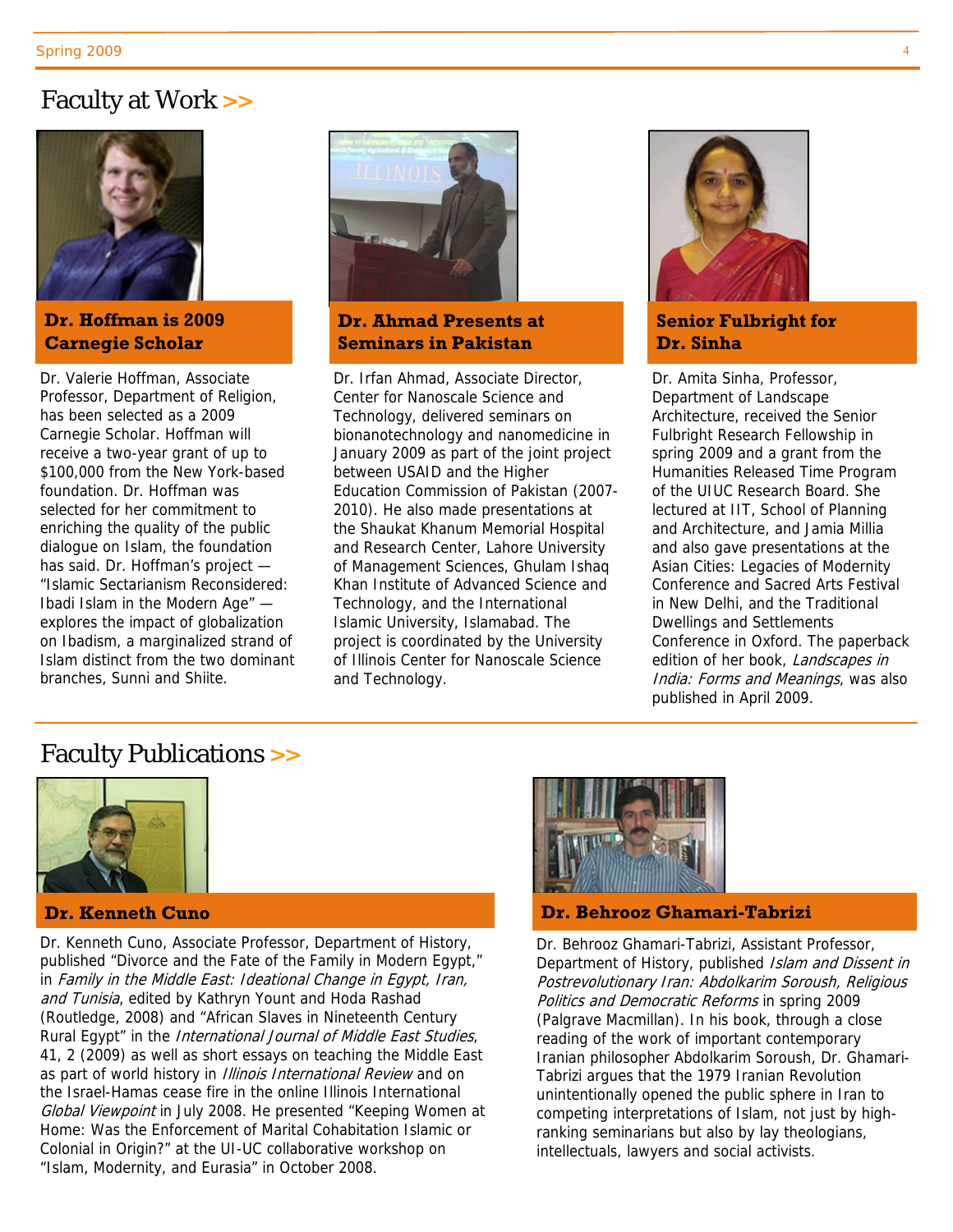#### M.A. Students **>>**



Duygu lived in Istanbul, Turkey, before coming to the U.S. in 2007. She studied at Istanbul University and has a B.A. and an M.A. in economics. She has now started her M.A. at CSAMES. Her research is about the formation of ethnic identities in the Middle East — especially among the Kurds and in the Balkans during the 19<sup>th</sup> century, and the nationalist movements in these regions.



Jeffrey Peyton joined the CSAMES M.A. program in fall 2008, with a focus on the Middle East. His interest is in religion in the Middle East; in particular, he plans to examine interreligious relations and relations between states and minority religions in the region. Jeff completed his undergraduate work in Islamic studies in the Department of Religion at the University of Illinois. He is currently a CSAMES FLAS student.



Natasha Samreny is pursuing her master's degree in Middle Eastern studies and Arabic. She moved from Tampa Bay where she reported for WUSF 89.7 FM. She graduated cum laude in 2006 from the University of South Florida with a B.A. in broadcast news. Natasha is also a CSAMES FLAS student.

#### FLAS Students AY 2008-09**>>**

#### **Rosemary Admiral, History**

A Ph.D. student, Rosemary focuses on the Middle East and Islamic law. She is studying Arabic in order to understand classical and modern legal and historical texts.

#### **Jacob Baum, History**

A Ph.D. student, Jacob studies Hebrew to further his comparative research of diasporic Ashkenazi and Sephardic Jewish communities in Europe and the Ottoman Empire. **Natalya Khokholova, Slavic Languages and Literature** A third year FLAS fellow, Natalya's research is devoted to tracing Orientalism in the 19th century Society Tale (money and gossip). Her research languages are Turkish and Russian. **Chen Li, Linguistics**

Chen Li is currently studying colloquial Arabic, mainly Jordanian Arabic. A fifth-year linguistics and computer science

#### FLAS Students Summer 2008**>>**

**Rosemary Admiral, History** Arabic Language Institute in Fez, Morocco

**Nicola Dach, French** Arabic Languages Plus in Rabat, Morocco

**Natalya Khokholova, Slavic Languages and Literature** Bogazici University Intensive Turkish Language and Culture Program in Istanbul, Turkey

graduate student, Chen is interested in studying the diachronic aspects of computational linguistics.

#### **Christopher Lintecum, History**

Christopher is a Ph.D. student in History, learning Turkish to improve his study of the intellectual and cultural history of nationalism in Greater Syria.

#### **Jeffrey Peyton, CSAMES Archana Prakash, History**

A first year Ph.D. candidate, Archana's research focuses on identity formation in the 18th-20th centuries in the Middle East, particularly through interaction with Europe. She is learning Arabic and has also enrolled for Persian and Sanskrit. **Rashelle Roos, CSAMES** (graduated December 2008) **Natasha Samreny, CSAMES**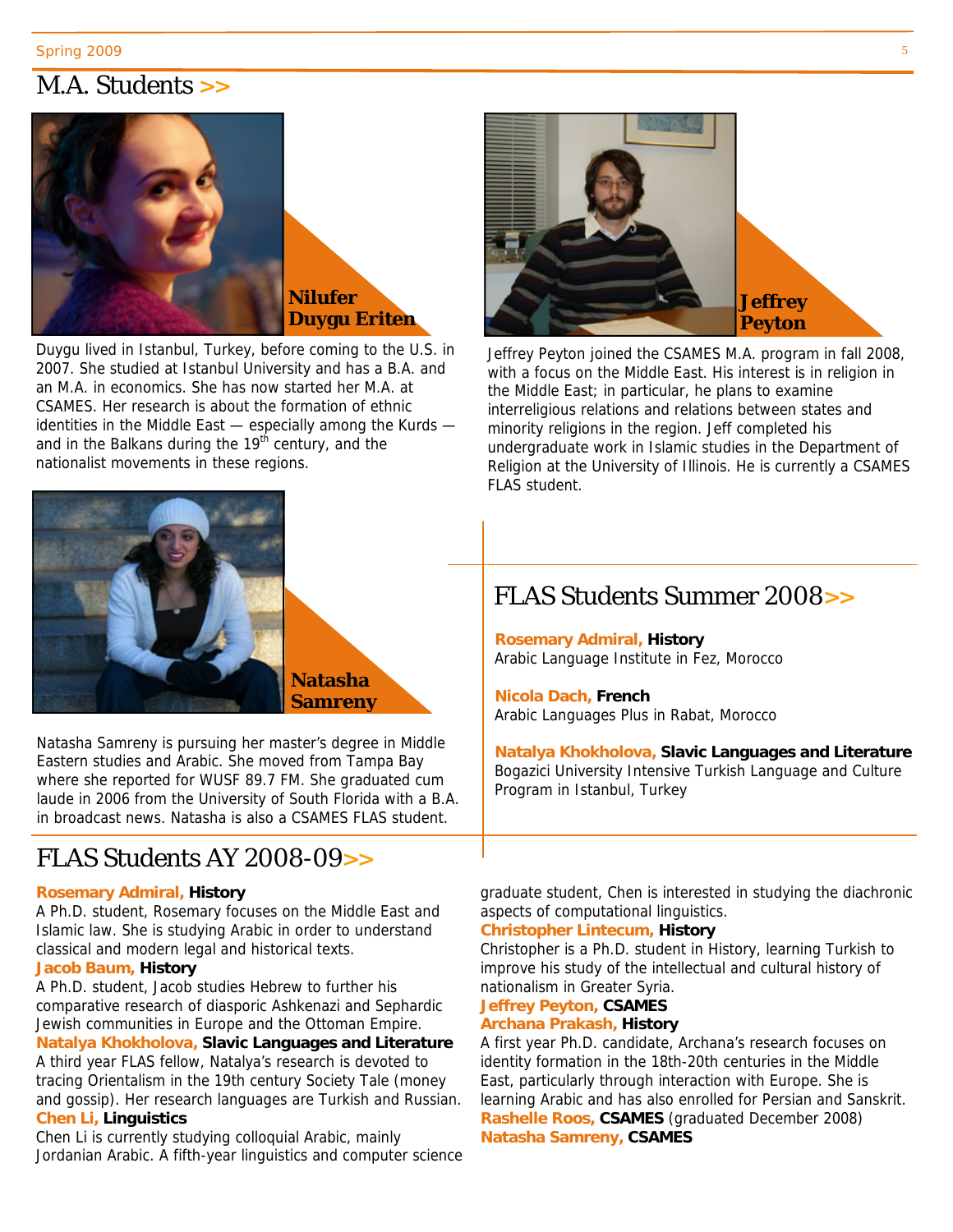#### Illinois Outreach Network on Islam in the World **>>**

# Reel Islam

The Social Science Research Council<br>
(SSRC) awarded CSAMES and CGS a grant entitled "Academia in the Public Sphere: Islam and Muslims in World Contexts" for a period of 12 months, from March 15, 2008, to March 14, 2009. This was followed by an extension that has given CSAMES an opportunity to organize film screenings and lectures for residents of Urbana-Champaign and the larger Illinois community until August 2009.

The SSRC grant has funded the establishment of the Illinois Network on Islam and Muslim Societies (I-NIMS), with members from different universities and colleges in Illinois participating in the network. Members

have research or teaching interests related to Islam or Muslim societies, and are committed to community (non-K-12) outreach. I-NIMS, through SSRC funding, sponsors a lecture series and film series. The lecture series invites I-NIMS members and outside



academics to give lectures on a broad range of topics dealing with Islam and Muslim communities all

over the world. The film series sponsors screenings of relevant films paired with commentary by the film director or a relevant academic. Both series are geared toward community audiences,

and series events are held in various locations across Illinois, organized by I-NIMS members.

I-NIMS has also established a Speakers Bureau that provides a list of names and information on faculty and academics who are willing to travel locally or across the state to give lectures in their relevant areas of expertise. Community organizations can draw upon the Speakers Bureau to coordinate lectures on topics related to Islam or Muslim societies. The Speakers Bureau also includes a list of members who are willing to serve as point-ofinformation contacts for media or local businesses and organizations.

#### I-NIMS Events Calendar **>>**

**Sept. 8-10 Dr. Ali Ansari**, University of St. Andrews, Scotland, gave two lectures, in Springfield and Champaign, and appeared on WILL's Focus 580. **Sept. 19 Persepolis**, a film by Marjane Satrapi and Vincent Paronnaud, was screened for the Champaign community. **Oct. 2-3 Dr. Mark Tessler**, University of Michigan, gave a lecture on campus and also addressed the Champaign community. He appeared on WILL's Focus 580.

**Nov. 9 Arranged**, a film by Stefan Schaefer and Diane Crespo, was screened for the Urbana community. **Dec. 7-9 Jashn-e-Azadi (How We Celebrate Freedom)**, a documentary



by Indian filmmaker Sanjay Kak, was screened in Springfield, Normal, and Champaign. Screenings were followed by a discussion with Sanjay Kak.

**Feb. 8-10 Dr. Anouar Majid**, University of New England, gave a community lecture in Urbana and on campus, and also appeared on WILL's Focus 580.

#### **Feb. 28 Dr. Marvin Weinbaum**, Middle East Institute, Washington DC, gave a community lecture in Urbana. **March 8-9 Dr. Juan Cole**, University of Michigan, gave a community lecture and a campus lecture in Urbana, and appeared on WILL's Keeping the Faith and Focus 580. Dr. Cole also spoke to

**Sept. 23, 27, Oct. 8 and 29 American Ramadan: Fasting for Faith** by director Naeem Randhawa was screened at Urbana Free Library, Clark-Lindsey Retirement Village, and in Springfield.

the Chicago community on April 8. **March 31 Slingshot Hip Hop**, a documentary by Palestinian-American

#### **Coming soon**

**Mai Abdul Rahman** from the Washington Interfaith Alliance for Middle East Peace, will talk about Jerusalem and the three Abrahamic faiths on May <sup>27</sup> in Springfield, and on May <sup>28</sup> in Champaign.

filmmaker Jackie Salloum, was screened in Chicago, Charleston, and Urbana. These screenings were followed by discussions with Salloum.

**March 31 Dr. Nagasura Madale**, Mindanao State University, Philippines, gave a community lecture in DeKalb. He gave the same community lecture on April 1 in Macomb and on April 2 in Springfield.

#### **April 2 Dr. Mohammed Fadel**,

University of Toronto, gave a community lecture in Urbana. He also gave the same community lecture in Carbondale on April 1.

**April 24 Make Chai Not War**  comedians Ashar Usman, Rajiv Satyal and Paul Varghese performed for the Champaign-Urbana community.

**April 25 Anna Baltzer**, International Women's Peace Service, talked about life in occupied Palestine in Champaign.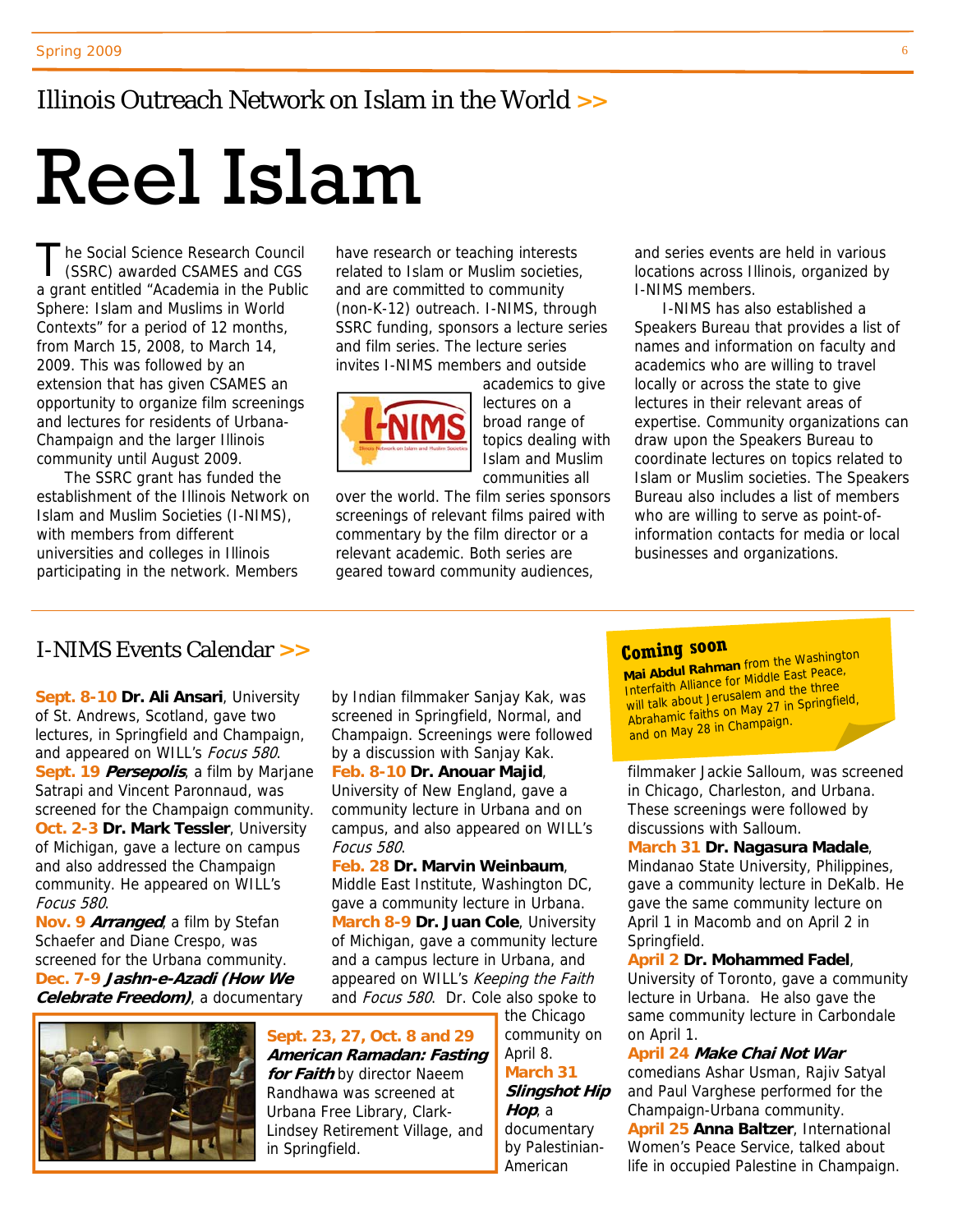#### Interviews with Filmmakers **>>**

# 'Palestinian Hip Hop Inspired by Tupac'



*Jackie Salloum (standing), whose film* Slingshot Hip Hop *premiered at the Sundance festival last year, visited Champaign in March with her documentary* 

**What are the origins of the Palestinian hip hop scene?**  Hip hop started in Palestine because of Tupac Shakur. When Tamer (founding member of the group DAM) first saw American rap videos on television, he didn't connect with the "blingedout" images he saw. But then he saw a video with Tupac where he saw cops, drugs, and the ghetto and connected immediately with those images because it looked like his "hood," Lyd, an area 10 miles outside Tel Aviv. So he decided to try to talk about what he sees in Lyd through hip hop. The artists are using hip hop as a form of resistance against occupation.

**What were some of the problems you faced while you were shooting the film?**  When you are shooting in a place that is under occupation, you have to deal with things that you would not normally have to deal with. For instance, traveling to different areas was difficult, since you never knew how long it would take to get through the checkpoints, or if you would be questioned, or flatly refused entry into an area. Traveling to Gaza was extremely commodify it in Palestine.

difficult. Gaza is like an open-air prison: they don't allow many people to get in and Palestinians are not allowed out. Once we were in, we dealt with things like electricity being randomly shut off for days at a time, so charging camera batteries was difficult. Not being able to travel with the rappers to other areas of Palestine was also frustrating. **Is the film getting the kind of response you had** 

#### **expected?**

When I began shooting the film, I did not have many expectations. I had no background in making movies. Of course, making it to Sundance was great for the attention we got. After a year of traveling with it, the thing I like most is seeing such diverse people in the audience. **Do you foresee the movement becoming commodified, as it has to** 

## **some extent in America?**

No. Palestinians are living under occupation. For them, hip hop is about their struggle for human rights. There is no materialistic focus here or disrespect of women. Besides, there are no corporations trying to



*Sanjay Kak's*  Jashn-e-Azadi *film about the 'sentiment behind the political struggle in Kashmir' was screened in December* 

# Telling It Like It Is

#### **What were some of the problems you faced when you were shooting the film?**

The 'problems' of shooting in Kashmir were really one of method. How do you even begin to understand what is going on in a place that is so heavily militarized, so overrun with police and intelligence agencies, with such a controlled media? The traditional methods were quite unequal to the place. So finding a way around these barriers to tease out people's feelings was tough.

#### **Is the movie getting the kind of response you had expected? What are some of the criticisms the film has faced?**

I don't know that we knew what we really expected: if we had, then the film would probably have had to take on those reactions! So my editor and I just proceeded to cut the film in the way we wanted to tell the story, not oblivious of what people may have to say, but just trying to be certain that we were prepared to stand by our telling. Criticism? Many, many people have been deeply been moved and disturbed. Others have been upset by it, saying that it was not telling the full picture. Telling the full story, if indeed it exists, was never the intention. We were trying to tell a story that you do not often encounter: the story of the sentiment behind the political struggle in the Kashmir valley. **How do you respond to the criticism that your movie circumvents issues of gender violence?**  It is probably valid, although to be honest, I have not had much of that thrown at me! There have already been several films that talk only of women, which is a good thing. I was telling a different story. Women are

an equal, not separate, part of that struggle. **How do you see Kashmir voting for Lok Sabha?** I don't think the general elections or the recent state elections are in any way significant to the reality of what is happening in Kashmir. Elections have become the superficial layer that many people use to justify blatantly undemocratic behavior.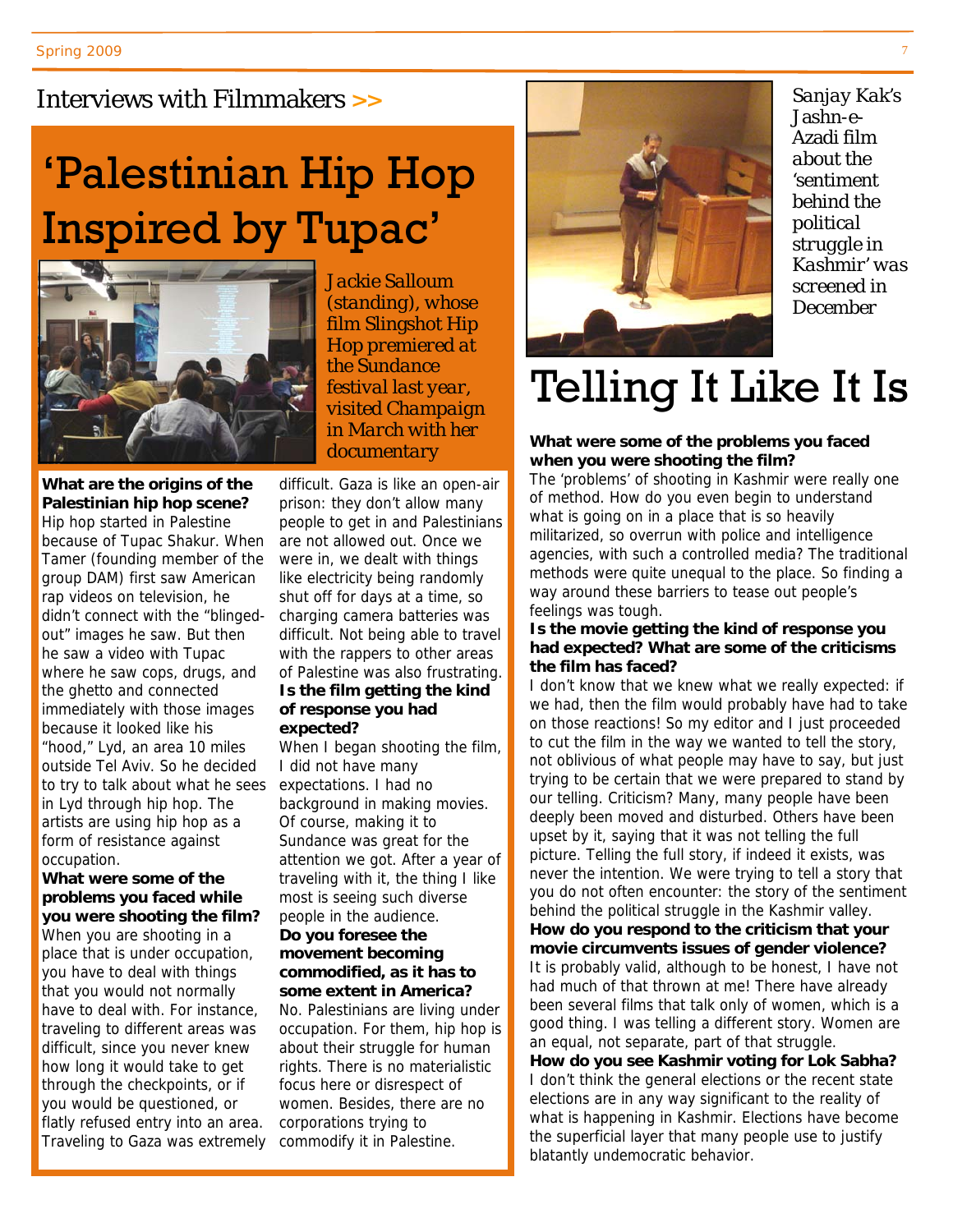## Outreach **>>** Close Encounters

In keeping with its commitment to<br>introduce the students and communities of central Illinois to Middle Eastern and South Asian languages, traditions, and culture, CSAMES has increased its outreach programming in the community and to K-12 audiences. During this academic year the Center has also created South participated in classroom visits, given presentations at community venues, and forged closer partnerships with educators and educational institutes.

In September, the Center partnered with the campus Muslim Students Association and created a Ramadan outreach program for local elementary schools, and in February hosted an afterschool program on Islamic art at the Kids' Club of Orchard Downs' residential community.

At the 2008 International Summer Institute, "Multiple Perspectives in Teaching World History," Dr. Ritu Saksena led a discussion on Deepa Mehta's film *Earth*. Additionally, as part of the South Asian outreach initiative, CSAMES has built partnerships with the Asian Educational Media Services for a

documentary and independent film series. Film screenings featured Going to School in India and Kabul Transit. CSAMES Asia curriculum units, including country fact sheets, currency and language information, and other activities, which are available on the website.

As part of its

growing community outreach efforts, the East, profiles various countries and Center implemented a series of programs for children and families at the Urbana Free Library and Champaign Public Library. The series at Urbana Free Library, "Middle East Story Time," takes place the third Saturday of each month at the library. The program focuses on festivals and celebrations in the Middle



*Middle East Story Time draws children from diverse backgrounds to learn about the cultures and languages of the Middle East* 

regions, and teaches Arabic language and songs in addition to reading a children's story and demonstrating crafts from the region. The Center has also connected with educators, students and their families through various open houses and fairs.

To access CSAMES outreach materials online, log on to **www.csames.illinois.edu/outreach**

#### We Were There **>>**

#### **What:**

Ramadan outreach program **Where:** Thomas Paine School **When:** Sept. 12, 2008

**What:** The Center partnered with the campus Muslim Student Association and created a Ramadan outreach program for the students. The children participated in an interactive presentation that described Ramadan. They also made Ramadan lamps and Eid cards and tasted foods that are traditionally associated with Ramadan.

**What:** Head Start Heritage Celebration **Where:** Champaign Early Childhood Center **When:** Feb. 25, 2009 **What:** CSAMES participated in a community event that was attended by over 200 early childhood education students and their families and teachers. At the CSAMES booth students and their parents could make calligraphy bookmarks, assemble an Arabic alphabet puzzle, and color animal cards with the Arabic name of the animals printed next to the illustrations for children's reference.

**What:** Teaching Islam **Where:** University Laboratory High School **When:** Feb. 17-20, 2009 **What:** Dr. Mohammed Khalil, Assistant Professor of Religious Studies, and Angela Williams, CSAMES Outreach Coordinator, co-taught "Introduction to Islam" at the high school for a week in February for the school's Agora Days. Twenty-five students enrolled for the course, which focused on the origins of Islam, Islamic celebrations, and Muslim communities.

**What:** Global Fest **Where:** Urbana High **School When:** Mar. 13-14, 2009 **What:** Global Fest, a multidisciplinary celebration to promote the study of world languages and cultures, drew nearly 1,000 middle and high school students from around the state. CSAMES staff Darakhshan Khan and Angela Williams instructed a series of language immersion classes, where students, teachers, and parents were introduced to the writing systems and basic, daily greetings in Hindi and Arabic.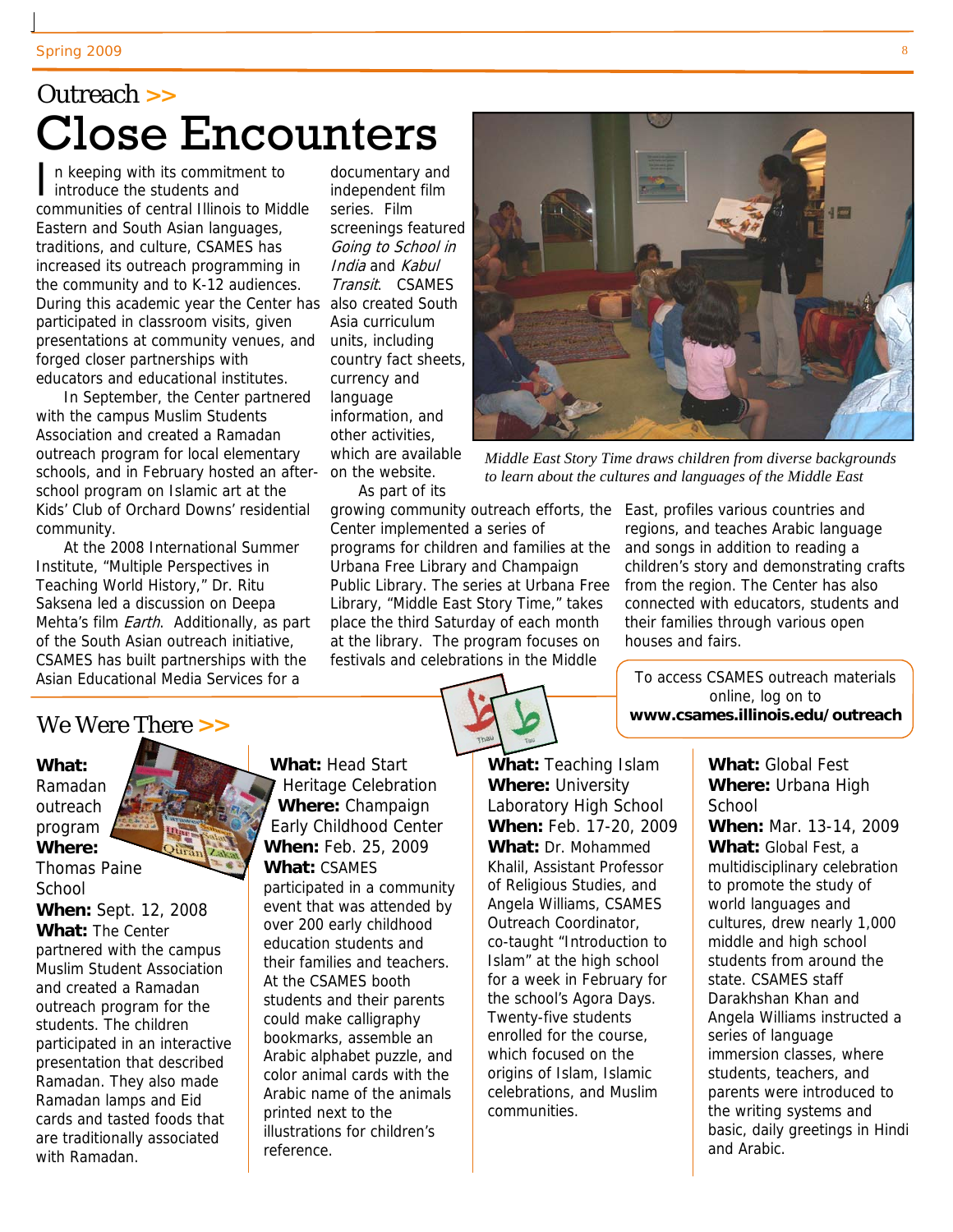#### Outreach **>>**

# **Message Board**

Angela, I want to thank you so much for working with me on bringing this film to the Urbana Free Library. I got wonderful feedback from those who came. I was especially excited to see how diverse the audience was… <sup>I</sup> hope we continue to work together.

Thanks again! Carol Inskeep, Urbana Free Library

#### *Dear Angela,*

U.

*Thank you again for joining us for "Around the World Wednesdays" at the Spurlock Museum. It was wonderful to see children and parents learning about modern Egypt through the story and other activities you provided. Fondly, Julia Robinson, Learning Center Coordinator, The Spurlock Museum* 

#### Coming soon

The International Summer Institute will be held from **June 15-19**. The week-long institute will be entitled "Music in Many Languages" and will focus on the teaching of less commonly taught languages — one from each of the world areas through traditional songs. The participants will include <sup>25</sup> elementary general and vocal music teachers.

CSAMES will hold its first Middle East Summer Institute for Educators this summer from **June 23-26**. To be called "Understanding and Teaching about the Middle East and Islam," the four-day institute will offer resources and methods for teaching about the region's geography, religions, trade and art. Films, activities, and discussion sessions will be incorporated into each session.

# A Thank You Note to Our Friends

n the last six months, CSAMES' outreach initiative has grown abundantly. Not too long ago, we were a small group of students who were putting together educational modules for K-12 students and teachers. But by the time 2008 had rolled into 2009, we had turned into storytellers for toddlers, screened documentary films for high school students, and



brain-stormed with teachers to conceptualize educational aids that could make the teaching of and learning about the Middle East and South Asia an interesting and enjoyable journey.

Our remarkable successes in the last semester would not have been possible without the help of individuals and organizations both on and off campus, and we would like to take this opportunity to thank our friends for donating to the Center:

- Center for Middle Eastern Studies, The Outreach Center, Harvard University
- Natalie Twigg, Iraqi Children's Songs Project
- Thomas Paine Elementary School
- Shahyar Daneshgar
- Naile Sanat Evi
- Meem Gallery, Dubai
- Mojgan Momeni
- Mohammad Marandi
- Rashelle Roos
- Rajwant Chilana
- Amr Sharaf

We hope to forge more bonds in the community in the coming semesters and strengthen the ones we have already built.

-Center for South Asian and Middle Eastern Studies

# Are You Spring Cleaning?

 $\overline{A}$  re you spring cleaning this weekend<br>or the weekend after? We are glad you are, because we need your wall hangings, the dolls your child does not play with anymore, cookbooks you don't refer to, mementos, etc.!

The Center for South Asian and Middle Eastern studies invites readers, residents and pretty much everybody else to donate their post-spring cleaning clutter. We are looking for artifacts, books, toys, home décor items, etc., from or about South Asia and the Middle East. The donated items will become

part of our collection of supplementary educational materials and incorporated into our outreach programs.

While we are open to accepting everything that residents choose to donate, in order for items to be added to our library they should be in good condition and relate to South Asia or the Middle East.

#### **You can drop the materials at:**  CSAMES

221 International Studies Building 910 South Fifth Street Champaign, IL 61820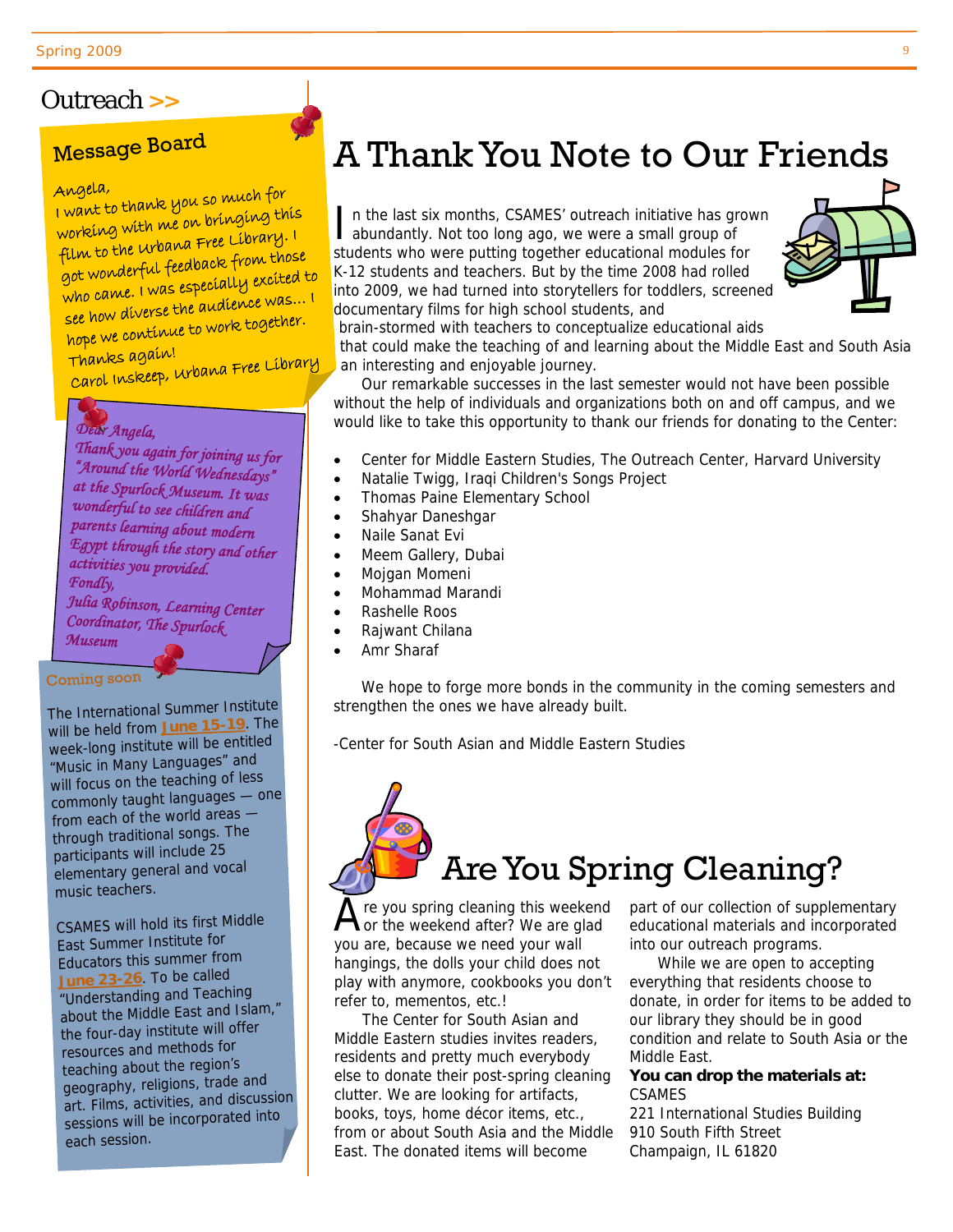#### Flashback Fall 2008, Spring 2009



*Dr. Sherman Jackson, University of Michigan,*  **>>** *delivered the MillerComm Lecture in January 2008. The title of his talk was "Beyond Jihad: New Directions in Muslim Fundamentalist Thought."* 

*Dr. Juan Cole, University of Michigan, was invited to Champaign-Urbana as part of the I-NIMS initiative in March 2009. Dr. Cole talked about America's withdrawal from Iraq and the future of U.S. security.*  **>>**





*Political Science student Asma Faiz (first picture from the left) presented a Brown Bag lecture in April 2009 about citizen diplomacy in*  **>>** *India-Pakistan relations. In November 2008, Dr. Mohammad Khalil, Assistant Professor, Department of Religion, presented a Brown Bag lecture that discussed Rashid Rida's position on religious pluralism. Dr. Hale Yilmaz from Southern Illinois University presented her paper on "Politics and Culture of Dress in Early Republican Turkey" in March 2009 as part of CSAMES' Tuesday Brown Bag series.* 



*Students and faculty from the University of Illinois and N* Students and faculty from the University of Illinois and  $\land$  University of Chicago participate in the discussion at the end of the two-day collaborative workshop "Islam, Modernity, and Eurasia" held in October 2008. *the end of the two-day collaborative workshop "Islam,* 



*The*  **>>** *Honorable Aman Rashid (sitting, first from left), Consulate General of the Islamic Republic of Pakistan, spoke about the political developments in Pakistan during the Ambassador Series lecture on October 23, 2008.*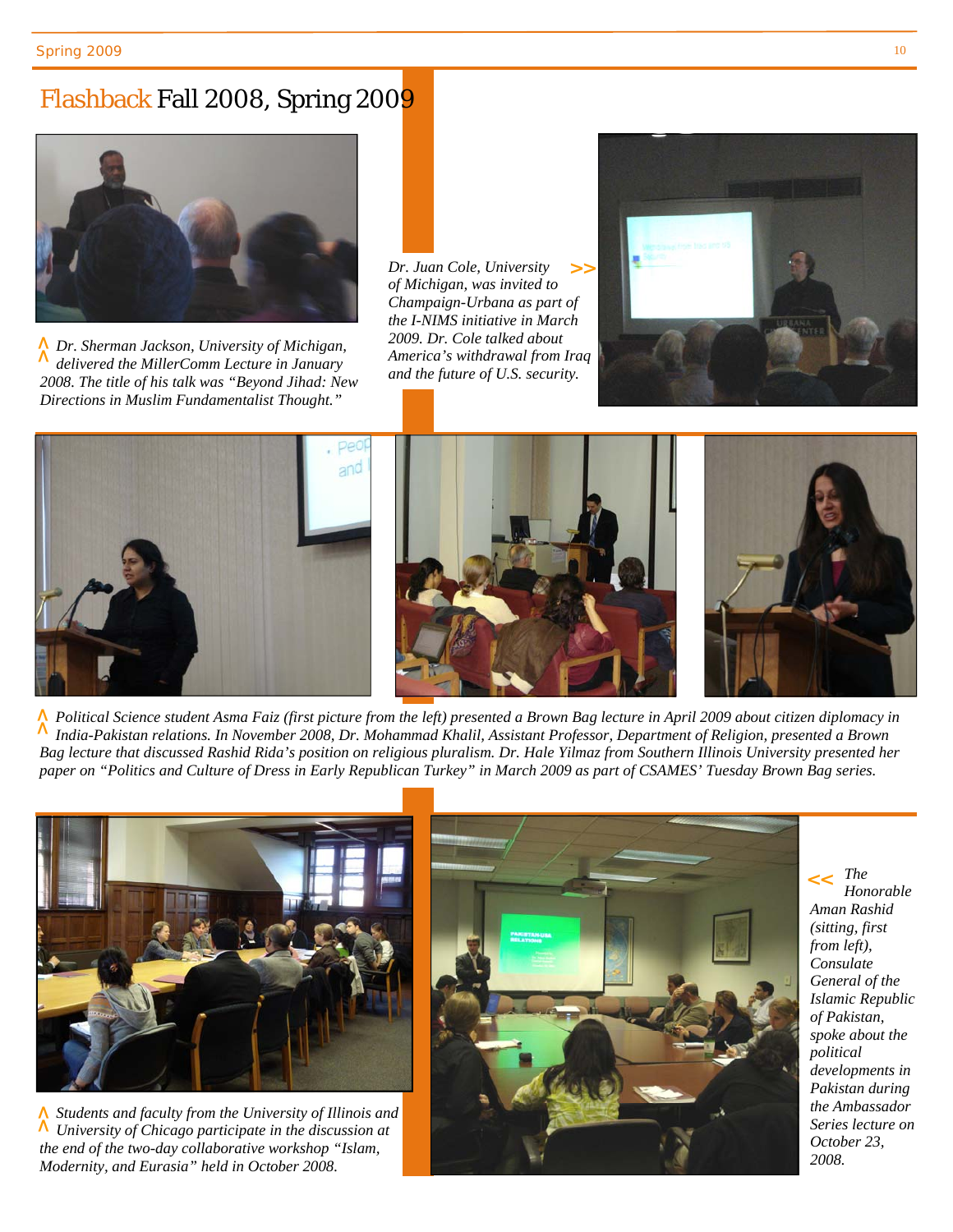#### Study Abroad **>>**



**Egypt Summer 2008**  RLST 410, Islam in Egypt

**Istanbul** 

LAS 199,

**Istanbul** 

"The course helped students grow both intellectually and personally. In our last class session, I asked the students to tell of something they had learned from the course. One student said that he now understood just how pervasive Islam is in daily life. Another commented that he had certainly come to understand how diverse Islamic life really is. Another said that the course had confirmed his interest in pursuing a career in diplomacy. One of the two religion majors, who had each taken a number of courses on Islam, said that nothing had really surprised her, but so many things made her say, "Ah ha!"; phenomena of which she had heard or read became real and concrete. The course vastly increased students' understanding of the Muslim world, and in some cases affected them in a profoundly personal way."

**Dr. Valerie Hoffman** (first from left, standing) **Associate Professor, Department of Religion; Instructor, RLST 410**

"Students were cheek-to-jowl with India's magic and India's misery. The bonds they made with one another were reflected in songs spontaneously sung in the bus on bumpy roads. After an initial shock, they coped resiliently with India's traffic and noise. I was happy with the depth of their involvement with India which came across in research papers on subjects ranging from the place of Sikhs in contemporary India to how Delhi responded (or failed to respond) to a rape incident occurring within days of our arrival."

**Professor Rajmohan Gandhi** (not pictured) **Research Professor, CSAMES; Instructor, LAS 199** 



**Delhi Winter 2008**  LAS 199, Diversity and Integration in Delhi



"This winter break program in Istanbul was great fun not only for students but also for me. Students loved the historical and natural beauty of Istanbul but they were not very thrilled about the rainy days. Because of the special geopolitical status of Istanbul, they were able to understand the influences of globalization, the interactions between the East and the West, modernity and history and the crossroads of secularism and religion. Students noticed small but important details during this trip and were surprised by the diversity of Istanbul. Interacting with Turkish students made them realize how similar they were although they live thousands of miles away from each other." **Dr. Ercan Balci** (far right) **Lecturer, Linguistics; Instructor, LAS 199**